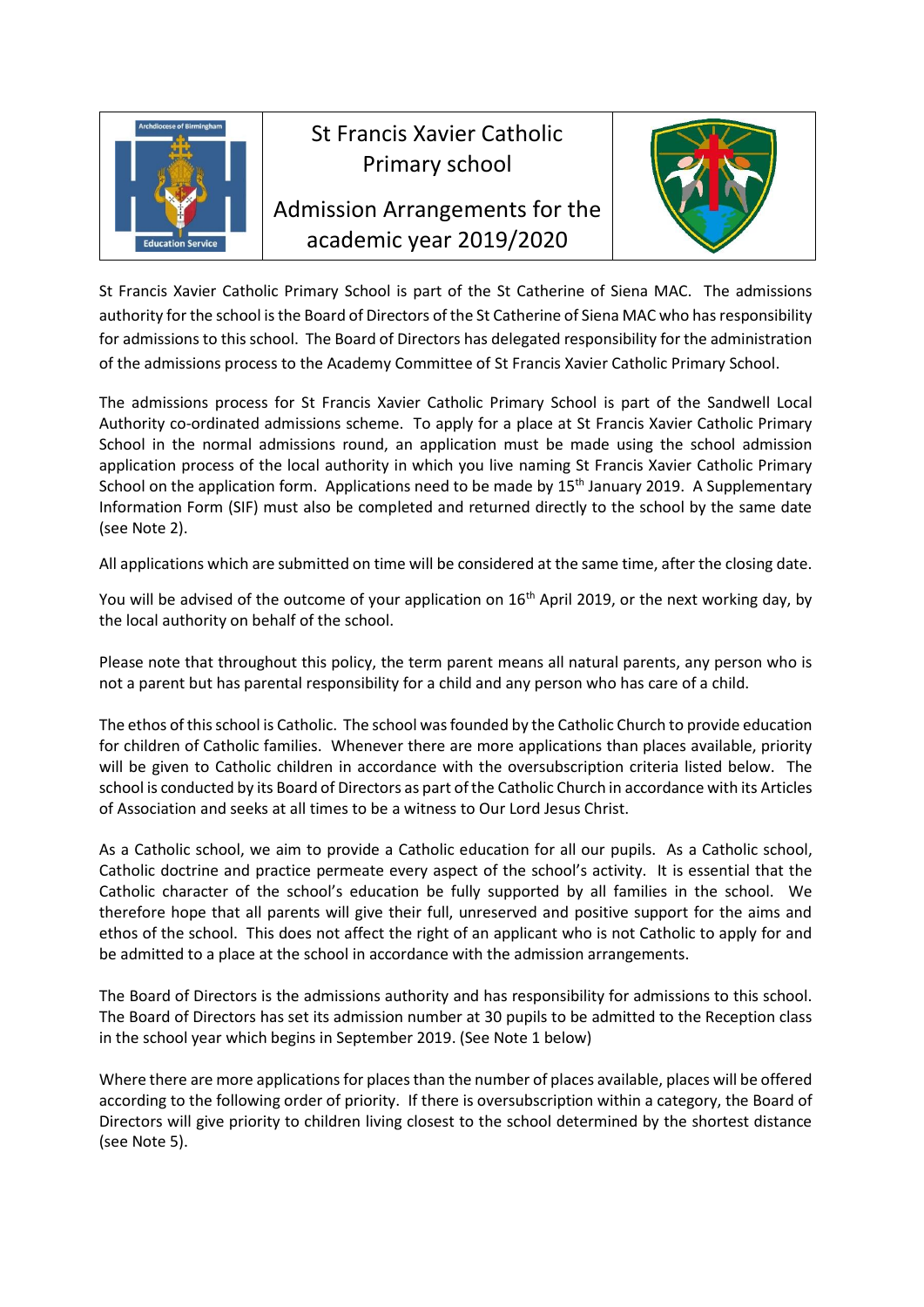For the purposes of this policy, parish boundaries are as shown on the Archdiocese of Birmingham parish boundary map which can be accessed at<http://www.birminghamdiocese.org.uk/parish-map/> and will be applied to the admission arrangements for the academic year 2019/2020.

## Oversubscription Criteria

- 1. Baptised Catholic children (see Note 2 below) who are looked after or previously looked after (See Note 3 below).
- 2. Baptised Catholic children (see Note 2 below) living in the Parish of St Francis Xavier and English Martyrs or Sacred Heart and Holy Souls (Tipton) who have a brother or sister (see Note 4 below) attending St Francis Xavier Catholic Primary School at the time of admission
- 3. Baptised Catholic children (see Note 2 below) living in the parish of St Francis Xavier and English Martyrs or Sacred Heart and Holy Souls (Tipton)
- 4. Other Baptised Catholic children (see Note 2 below) who have a brother or sister (see Note 4 below) attending St Francis Xavier Catholic Primary School at the time of admission.
- 5. Other Baptised Catholic children (see note 2 below).
- 6. Non-Catholic children who are looked after or previously looked after (See Note 3 below).
- 7. Non-Catholic children who have a brother or sister (see Note 4 below) attending St Francis Xavier Catholic Primary School at the time of admission.
- 8. Non-Catholic children.

#### **Note 1**

Children with an Education, Health and Care (EHC) Plan that names the school **MUST** be admitted. This will reduce the number of places available to applicants. This is not an oversubscription criteria.

#### **Note 2**

In all categories, for a child to be considered as Catholic, evidence of Catholic Baptism or Reception into the Church will be required. For a definition of a Baptised Catholic, see the Appendix. Those who face difficulties in producing written evidence of Catholic Baptism or Reception into the Church should contact their Parish Priest.

Parents making an application for a Catholic child should also complete a Supplementary Information Form (SIF) **which should be returned directly to the school**. If you do not provide the information required in the Supplementary Information Form and return it by the closing date, together with all supporting documentation, this is likely to affect the criteria that your child is placed into, which is likely to affect your child's chance of being offered a place at this school.

#### **Note 3**

A "looked after child" has the same meaning as in section 22(1) of the Children Act 1989, and means any child who is (a) in the care of the local authority or (b) being provided with accommodation by them in the exercise of their social services functions (eg children with foster parents) at the time of making the application to the school. A "previously looked after child" is a child who immediately moved on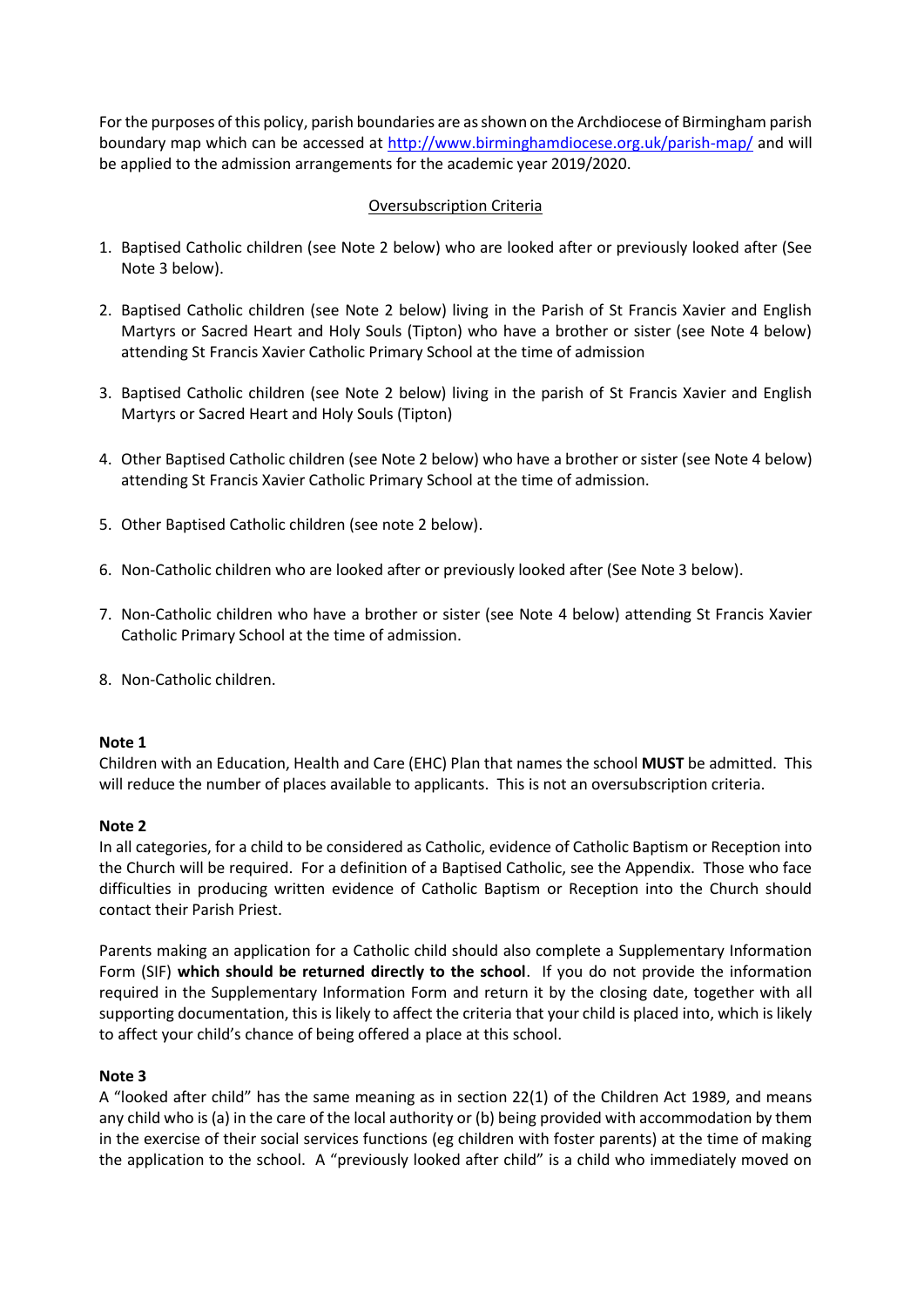from that status after becoming subject to an adoption, child arrangement order or special guardianship order.

## **Note 4**

For all applicants the definition of a brother or sister is:

- A brother or sister sharing the same parents
- A half-brother or half-sister, where two children share one common parent
- A step-brother or step-sister, where two children are related by a parents' marriage or where they are unrelated but their parents are living as partners.
- Adopted or fostered children

The children must be living permanently in the same household

## **Note 5**

Distances are calculated on the basis of a straight-line measurement between the child's home address and the main entrance of the academy as defined by the headteacher. The Local Authority uses a computerised system, which measures all distances in metres. Ordnance Survey supplies the coordinates that are used to plot a child's home address and the address of the school.

In a very small number of cases, where the school is oversubscribed, it may not be possible to decide between the applications of those pupils who are the final qualifiers for a place when applying the published admission criteria.

For example, this may occur when children in the same year group live at the same address, or if the distance between the home and the school is exactly the same, for example, blocks of flats. If there is no other way of separating the application according to the admissions criteria and to admit both, or all, of the children would cause the Published Admission Number for the child's year group to be exceeded, the Local Authority, on behalf of the Board of Directors, will use a computerised system to randomly select the child to be offered the final place.

The Board of Directors will, where possible, admit twins and all siblings from multiple births where one of the children is the last child ranked within the school's published admission number.

A child's home address is considered to be a residential property that is the child's only or main permanent residence and is either:

- Owned by the child's parent(s);
- Leased to or rented by the child's parent(s) under lease or written rental agreement of not less than twelve months duration.

Evidence of ownership or rental agreement may be required, plus proof of permanent residence at the property concerned.

Where parents have shared responsibility for a child, and the child lives with both parents for part of the week, then the main residence will be determined as the address where the child lives for the majority of the week. Parents may be requested to supply documentary evidence to satisfy the Board of Directors that the child lives at the address put forward by the parents.

If a place in the school is offered on the basis of an address that is subsequently found to be different from a child's normal and permanent home address, then that place is liable to be withdrawn.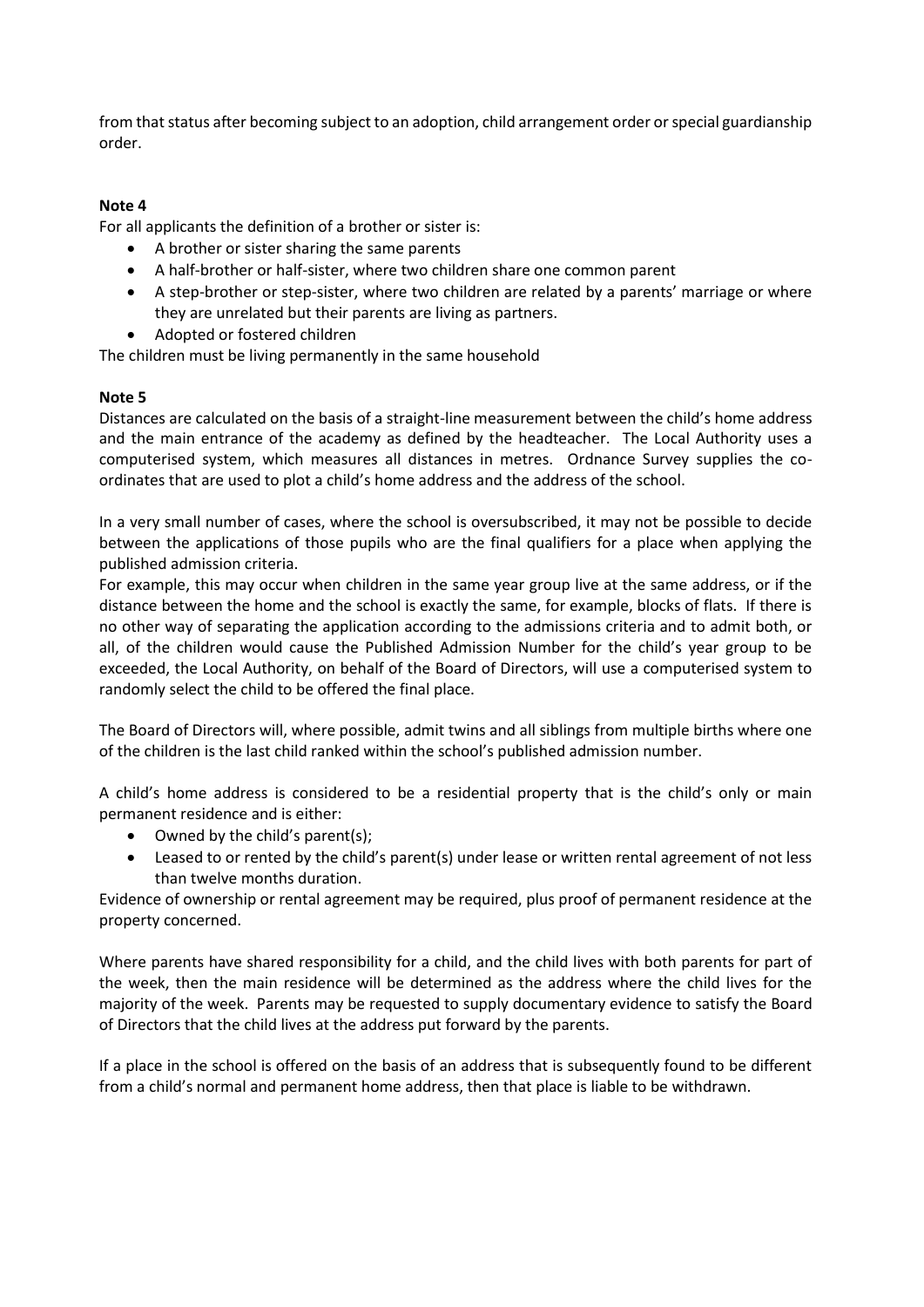#### **SCHOOL ENTRY**

Parents must, by law, ensure that their child is receiving suitable full time education from the beginning of the term following the child's fifth birthday, when they will have begun to be of compulsory school age.

Where a place is offered in the school, the pupil will be entitled to take up that place, on a full-time basis in the September following their fourth birthday.

A child's parents may defer the date at which their child, below compulsory school age, is admitted to the school, until later in the school year but not beyond the point at which they reach compulsory school age and not beyond the first day of the summer term 2020.

A child may take up a part-time place until later in the school year, but not beyond the point at which the child reached compulsory school age.

Upon receipt of the offer of a place a parent should notify the school, as soon as possible, that they wish to either defer their child's entry to the school or take up a part-time place.

The parent of a child whose fifth birthday falls during the summer term who wishes to defer their child's admission until the beginning of the following academic year (when the child will have begun to be of compulsory school age) will therefore need to make a separate in-year application for a place in Year 1 at the school. Any reception class place offered following an application made for the 2018/2019 admission round will be withdrawn if the child does not take up that place by the first day of the summer term 2019.

## **APPLICATIONS FOR CHILDREN TO BE ADMITTED INTO A CLASS OUTSIDE OF THEIR NORMAL AGE GROUP**

Parents have the right to request, but not insist, that their child be considered for admission to a class outside of their normal age group. This could be the case, for example, if a child is gifted and talented, has experienced problems such as ill health, or that the child is summer born, ie a child born between 1<sup>st</sup> April and 31<sup>st</sup> August. Parents who wish for their child to be considered for admission to a class outside of their normal age group must make an application for the normal age group in the first instance. Parents must then submit a formal request to the Board of Directors for the child to be considered for a different age group class instead. This request should be in the form of a written letter of application outlining the reasons why they wish for their child to be considered to be admitted into a class outside of their normal age group and enclosing any supportive evidence and documentation that they wish to be taken into account as part of that request.

The Board of Directors will consider requests submitted for a child to be admitted into a class outside of their normal age group and advise parents of the outcome of that request before national offer day, having taken into account the information provided by the parents, the child's best interests and the views of the Head Teacher.

If the request is refused, the original application for the normal age group class will progress through the Local Authority co-ordinated admissions scheme, be considered by the Board of Directors and the parents advised of the outcome.

If the request is agreed and the year group for which the parents have requested a place is a current year group in the school, then the application will be considered by the Board of Directors and the parents advised of the outcome.

If the request is agreed and the year group for which the parents have requested a place is for a future year group, ie Reception in September 2020, then the original application is withdrawn and the parents must submit a fresh application for Reception 2020 when applications open in the autumn term of 2019.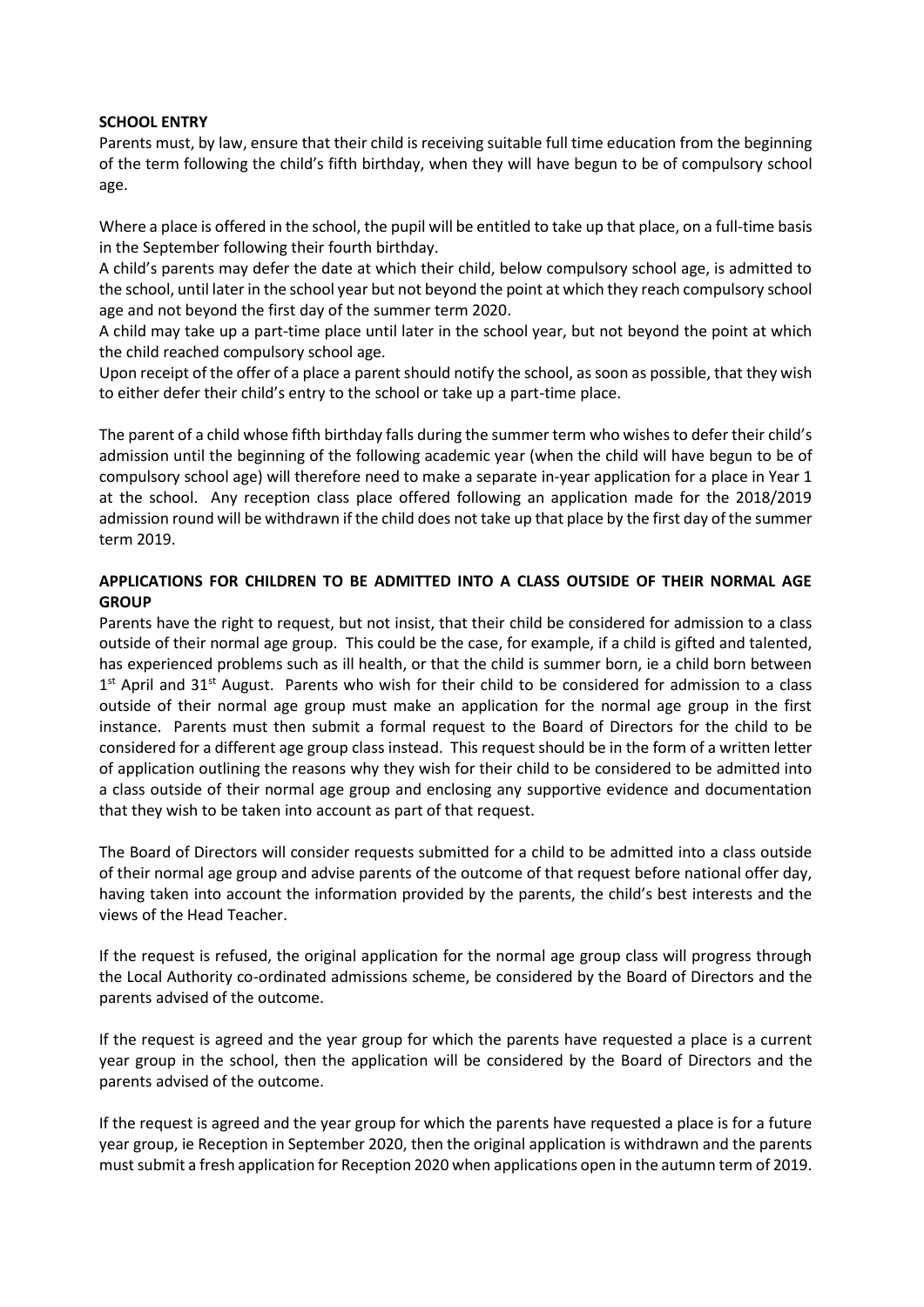Please note that parents only have the right to re-apply for a place. Where the Board of Directors agrees to consider an application for Reception the following year, that application is considered alongside all other applications received and parents will be advised of the outcome of that application on national offer day. No place is reserved or held for the child in advance.

If parents are considering submitting an application for their child to be admitted into a class outside of their normal age group, it is strongly recommended that they also read the DFE guidance which can be found at:

<https://www.gov.uk/government/publications/summer-born-children-school-admission>

## **APPLICATIONS FROM CHILDREN CURRENTLY ATTENDING ST FRANCIS XAVIER CATHOLIC PRIMARY SCHOOL'S NURSERY**

Attendance at St Francis Xavier Catholic Primary School's Nursery does not automatically guarantee that a place will be offered in the Reception class of St Francis Xavier Catholic Primary School. Parents must apply for a Reception place in exactly the same way as parents of children not attending the Nursery. All applications will be considered against the oversubscription criteria by the Board of Directors in the same way regardless of whether the child does or does not attend the Nursery at the time of application.

## **APPEALS**

Parents who wish to appeal against the decision of the Board of Directors to refuse their child a place in the school should make that appeal request in writing to the Chair of the Board of Directors at the school address. Appeals will be heard by an independent panel.

Please note that parents do not have the right to appeal if their request for their children to be admitted to a class outside of their normal year group has been refused, but the Board of Directors have offered a place in the normal age group instead.

## **REPEAT APPLICATIONS**

Any parent can apply for a place for their child at any time outside of the normal admissions round. Parents do not have the right to a second appeal in respect of the same school for the same academic year unless, in exceptional circumstances, the Board of Directors has accepted a second application from the parent because of a significant and material change in the circumstances of the parent, child or school, but have still refused admission.

## **LATE APPLICATIONS**

Late applications will be dealt with in accordance with the Local Authority's co-ordinated admissions scheme. This states that the closing date for applications is 15<sup>th</sup> January 2019. Applications received after the closing date will only be considered under the following circumstances:

- When the applicant has bought, rented or leased a residence and has moved after the closing date but before the allocation of places has been made;
- When the applicant has moved house to an address more than two miles from their previous address after the closing date but before the allocation of places has been made;
- When an application is made on behalf of a child who is looked after or previously looked after the closing date but before the allocation of places has been made;
- When the applicant is a single parent and was prevented from submitting their application on time due to long term illness of more than 6 week duration from the date on which application forms became available;
- When a sibling residing at the same address has been admitted to the preferred school after the closing date but before the allocation of places has been made;

You are encouraged to ensure that your application is received on time.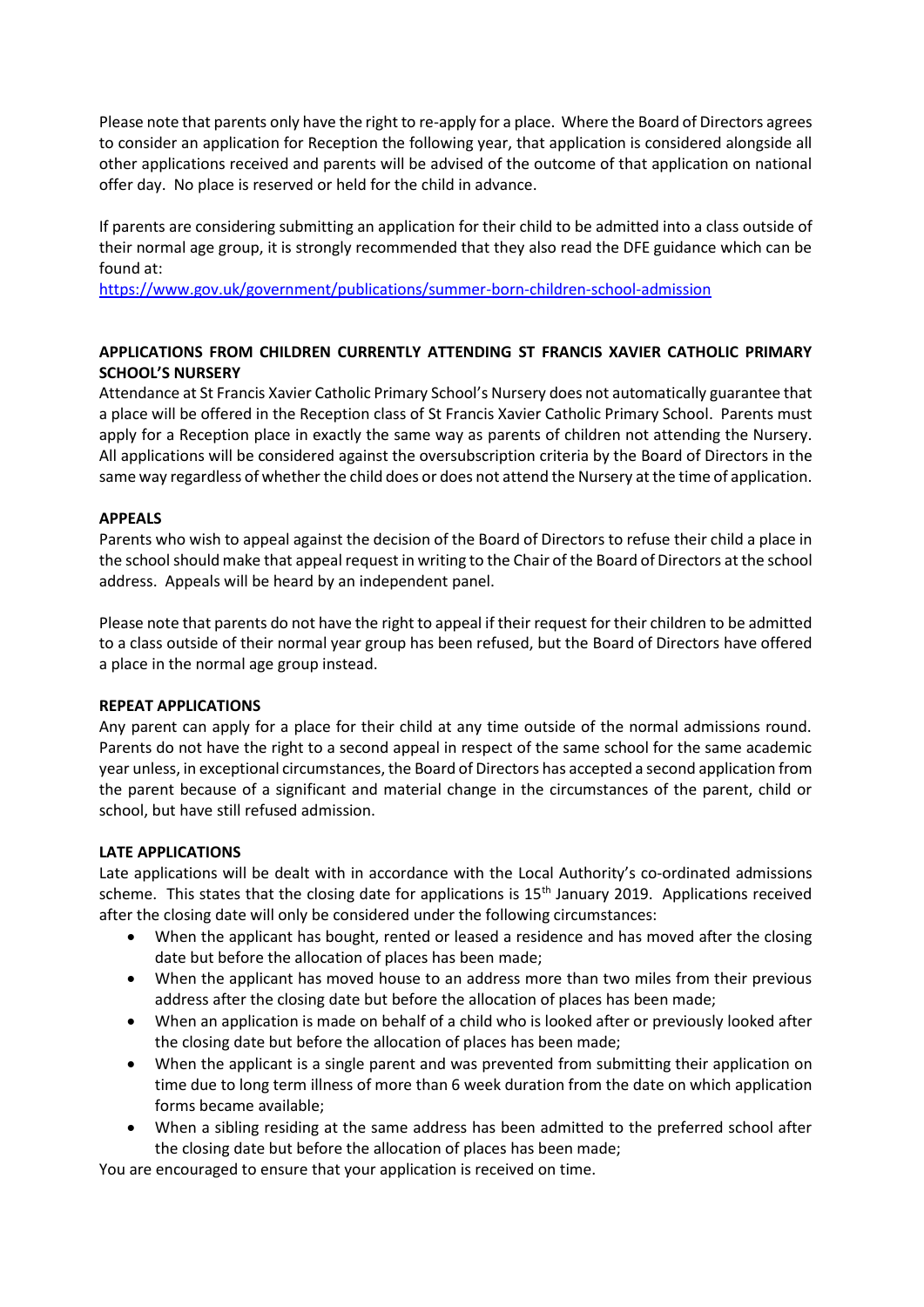#### **WAITING LIST**

In addition to their right to appeal, children who have not been offered a place at St Francis Xavier Catholic Primary School but were offered a school that was ranked as a lower preference on their application form will be added to a waiting list. The waiting list will be maintained until  $31<sup>st</sup>$  December 2019 and will then be discarded. Parents may apply to St Francis Xavier Catholic School for their child's name to remain on the waiting list until the end of the academic year 2019/2020 when it will be discarded.

A child's position on a waiting list is not fixed. When a new child joins the waiting list, all applicants on that waiting list will be re-ranked to ensure that the list is always maintained in oversubscription criteria order. This means that a child's position on the waiting list could go up or down during the time that it is on the list. Any late applications accepted will be added to the waiting list in accordance with the oversubscription criteria.

Inclusion on the waiting list does not mean that a place will eventually become available. It may be that those already offered places may accept them, thereby filling all available places.

Children who are the subject of a direction by the Local Authority to admit or who are allocated to a school in accordance with the Fair Access Protocol take precedence over those on a waiting list.

## **IN YEAR FAIR ACCESS PROTOCOL**

The Board of Directors of St Francis Xavier Catholic Primary School is committed to taking its fair share of children who are vulnerable and/or hard to place, as set out in locally agreed protocols. Accordingly, outside the normal admission round the Board of Directors is empowered to give absolute priority to a child where admission is requested under any locally agreed protocol. The Board of Directors has this power, even when admitting the child would mean exceeding the published admission number subject to the infant class size exceptions.

#### **APPLICATIONS OTHER THAN THE NORMAL INTAKE TO RECEPTION CLASS (IN-YEAR ADMISSIONS)**

An application can be made for a place for a child at any time outside the normal admission round. Applications should be made to the school by contacting St Francis Xavier Catholic Primary School and all families approaching the school will be given an application form. Where there are places available but more applications than places, the published oversubscription criteria, as set out for the normal round of admissions, will be applied.

If there are no places available, the child will be added to the waiting list (see above).

Parents will be advised of the outcome of their application in writing and, where the Board of Director's decision is to refuse their child a place, have the right to appeal to an independent appeal panel.

There is no charge or cost related to the admission of a child to this school.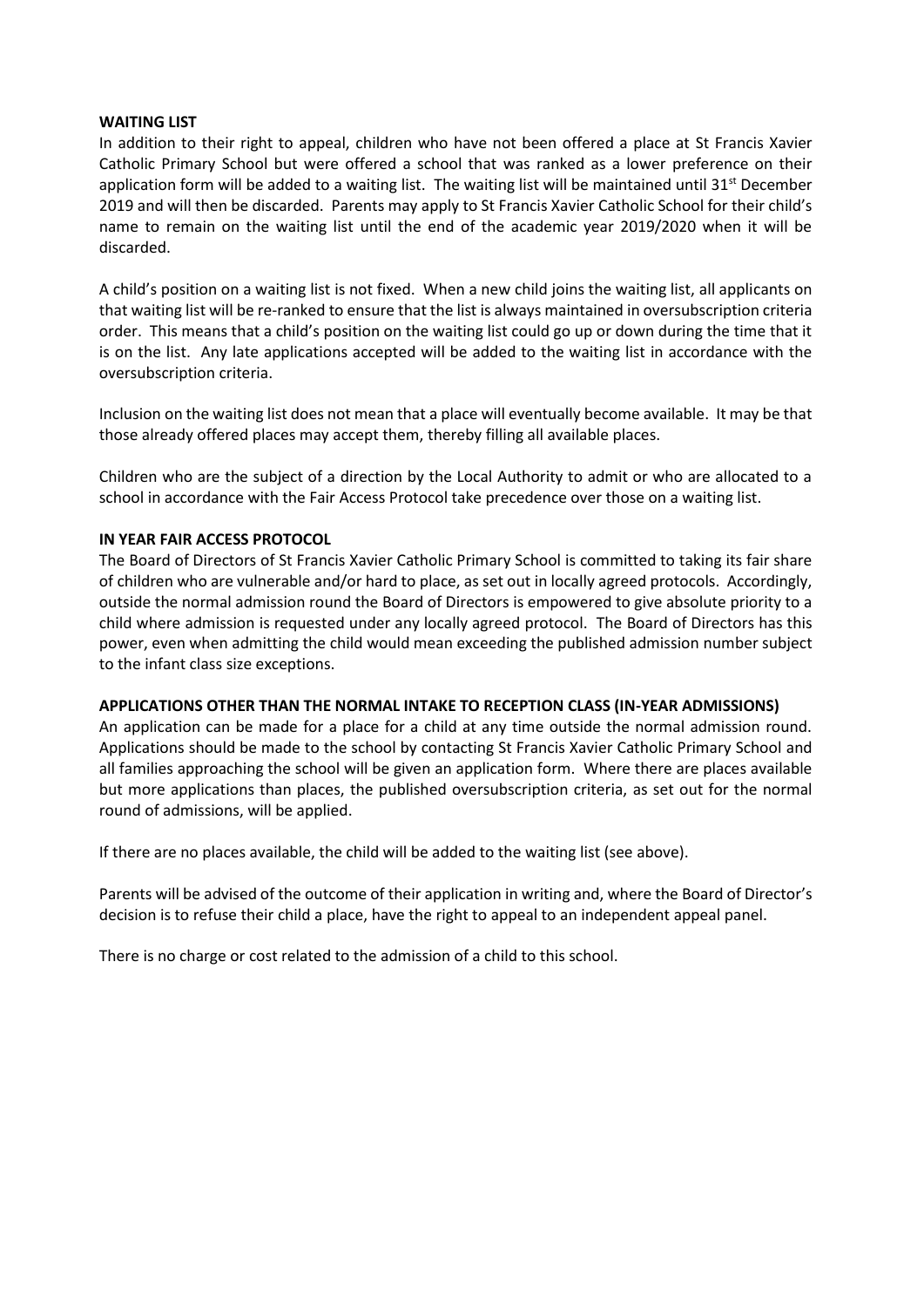#### **APPENDIX**

#### **DEFINITION OF A "BAPTISED CATHOLIC"**

A "Baptised Catholic" is one who:

• Has been baptised into full communion (Cf. *Catechism of the Catholic Church, 837*) with the Catholic Church by the Rites of Baptism of one of the various ritual Churches in communion with the See of Rome. Written evidence of this baptism can be obtained by recourse to the Baptismal Registers of the church in which the baptism took place (Cf. *Code of Canon Law, 877 & 878*).

Or

• Has been validly baptised in a separated ecclesial community and subsequently received into full communion with the Catholic Church by the *Rite of Reception of Baptised Christians into the Full Communion of the Catholic Church.* Written evidence of their baptism and reception into full communion with the Catholic Church can be obtained by recourse to the Register of Receptions, or in some cases, a sub-section of the Baptismal Registers of the church in which the *Rite of Reception* took place (Cf. *Rite of Christian Initiation, 399*).

#### **WRITTEN EVIDENCE OF BAPTISM**

The Governing bodies of Catholic schools and Boards of Directors of Catholic Academies will require written evidence in the form of a Certificate of Baptism or Certificate of Reception before applications for school places can be considered for categories of "Baptised Catholics". A Certificate of Baptism or Reception is to include: the full name, date of birth, date of Baptism or Reception, and parent(s) name(s). The certificate must also show that it is copied from the records kept by the place of Baptism or Reception.

Those who would have difficulty obtaining written evidence of Catholic Baptism/Reception for a good reason, may still be considered as Baptised Catholics but only after they have been referred to their parish priest who, after consulting the Vicar General, will decide how the question of Baptism/Reception is to be resolved and how written evidence is to be produced in accordance with the law of the Church.

Those who would be considered to have good reason for not obtaining written evidence would include those who cannot contact the place of Baptism/Reception due to persecution or fear, the destruction of the church and the original records, or where Baptism/Reception was administered validly but not in the Parish church where records are kept.

Governors and Boards of Directors may request extra supporting evidence when the written documents that are produced do not clarify the fact that a person was baptised or received into the Catholic Church, (i.e. where the name and address of the Church is not on the certificate or where the name of the Church does not state whether it is a Catholic Church or not.)